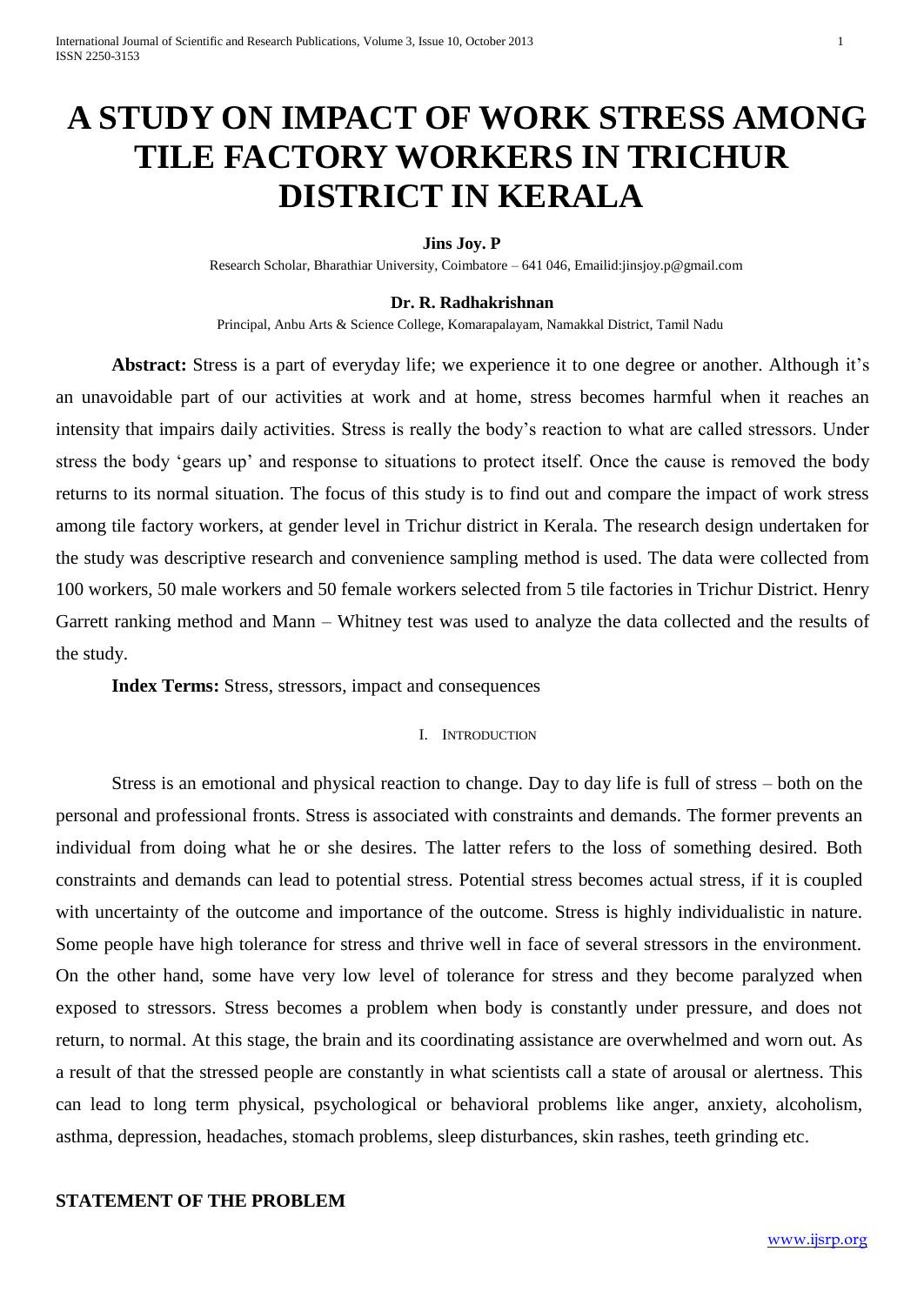Stress in the workplace has been a topical problem among blue collar workers, say factory workers, construction workers, maintenance workers, manufacturing workers and the like. Tile factory workers are blue collar workers and are privately employed and mainly unorganized. Majority of them belong to the lower strata of socio-economic groups and are highly stressed. Stress may be personal or organizational such as unsafe and or uncomfortable work environments, lack of employ participation in organizational policies. Workplace stress is very costly. It contributes to low productivity, occupational illness, injury, absenteeism, poor employee morale and high health care costs.

#### **LITERATURE REVIEW**

Johnson et.al, (2005) have carried out the study on the experience of work-related stress across occupations. They have discussed three stress related variables like psychological well-being, physical health and job satisfaction and these variables are compared between 26 different occupations. The occupations like ambulance workers, teachers, social services, customer services - call centers, prison officers and police. The study reveals the high emotional labour associated with the high stress jobs is discussed as a potential causal factor. Bhattacharya and Guha (2006) conducted a study on stress and coping. A group of 34 lady criminal lawyers were selected for the study. The significant factors found to generate stress were busy schedule of work, odd duty hours, poor interaction, leading tendency of superiors and poor interpersonal relationship among the colleagues in the work environment. According to Pawar et.al. (2007) measured occupational stress and life satisfaction in 413 naval personnel serving afloat and ashore. The result shows that naval personnel serving on board submarine and ship had lower levels of occupational stress as compared to those serving on shore establishments. Occupational stress scores were higher among junior sailors (36.7%) as compared to officers and senior sailors (20%). Life satisfaction scores were lower in junior sailors. Greater occupational stress was linked to lower life satisfaction. The finding of high occupational stress in junior sailors needs to be investigated further with a larger sample. Judith (2008) in her research on workplace bullying found that 75% of participants reported witnessing mistreatment of coworkers throughout their careers, 47% had been bullied during their career and 27% admitted that they were being bullied for the last 12 months. Kayoko Urakawa and Kazuhito Yokoyam 11 in their journal "Sense of Coherence (SOC) may Reduce the Effects of Occupational Stress on Mental Health Status among Japanese Factory Workers" (2009) has resulted the adverse effects on mental health due to the job demand and job stress was positively associated with SOC (sense of coherence), the mental health status of males in managerial work was adversely negative, where as it was positive among the female co-workers. Thus, SOC is an important factor determining the coping ability over the job stress for both the genders. Chiang *et al.*  (2010) found in his study on work stress of hotel and catering industry employees that job demands, job control and work-life balance significantly affected job stress in such a way that high job demands when

www.ijsrp.org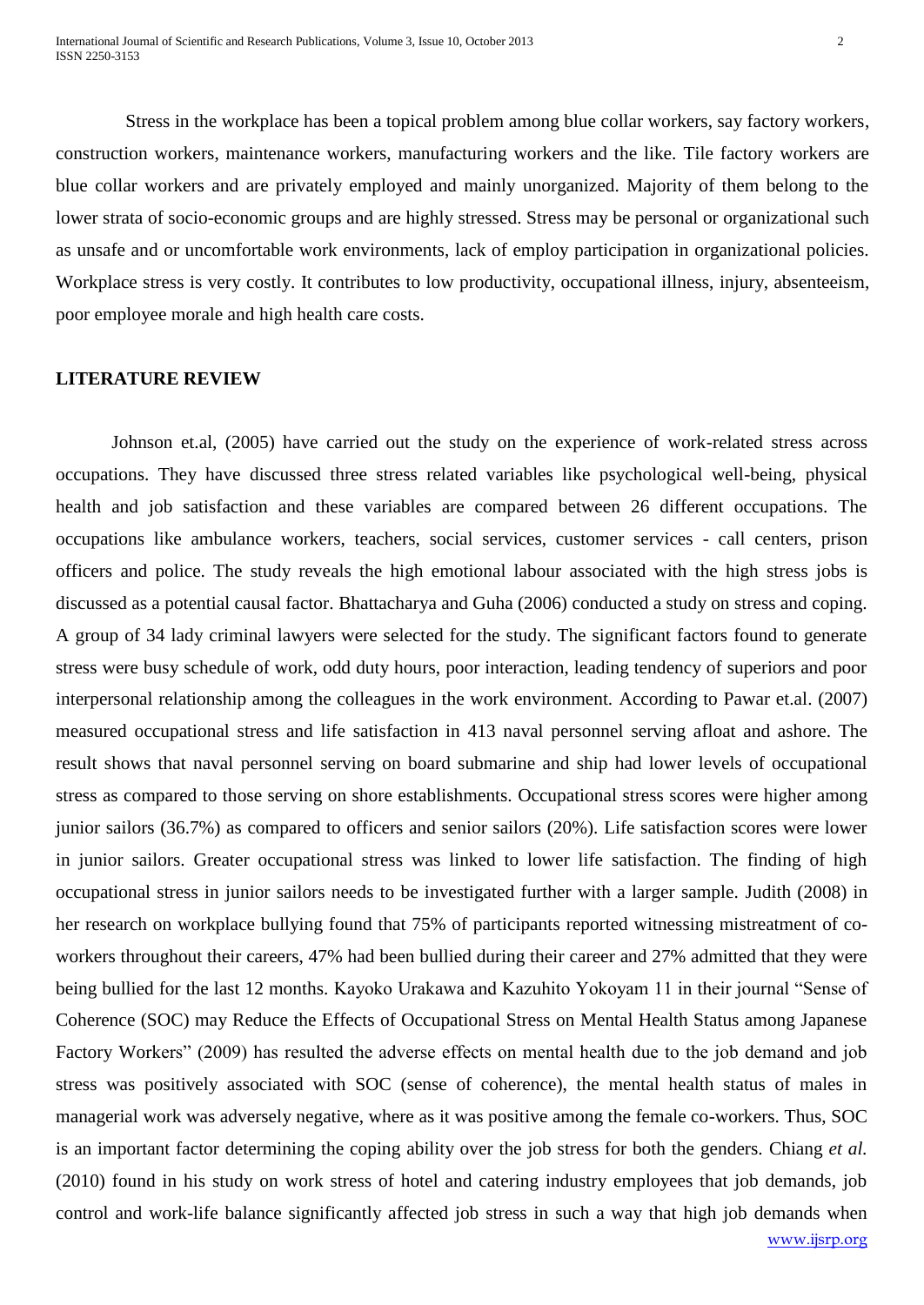combined with low job control and minimal work-balance practices contributed to higher level of work stress. Kumar (2011) studies found that job stress is the major cause for job dissatisfaction, wchich creates disturbances in quality of life, so it results unhappiness. Ramezan Jahanian, Seyyed Mohammad Tabatabaei and Behnaz Behdad (2012) observed that stress is a fact in our daily life. When a person needs help, it means the person feels physically and emotionally disabled. Most people believe that their capacity and capabilities are so little to encounter high level of stress. Today, with progress in all respects, human is facing new challenges in many different fields as if progress in turn creates new problems. Over a century, the nature of working has changed widely, and still these changes are in progress. Following these changes, number of illnesses has increased, morality and human aspects have faded and new problems occur every day. CFO daily news June 26 (2013) reports that according to the recent study by financial finesse 83% of employees are under financial stress. The detailed breakdown of the type of stress workers are under: 67% of workers reported "some" financial stress, 13% said that they have "high" financial stress and 3% said their financial stress was "overwhelming".

# **Impact / consequences of work stress**

The impact / consequences of stress have been found to be fairly widespread, implicating changes in behavior, mood, capacity to perform mental tasks and neuropsychological functioning. Psychological stimuli operate on persons each of whom is equipped with an individual psychological programme for relating to any type of internal or external stimuli. These programmes are propensities conditioned by a vast array of genetic and earlier environmental influences. When the environment fails to meet personal demands or be its wake a host of pathogenic mechanisms which may be cognitive, emotional behavioral, and / or physiological.

The following are some of the consequences of work stress experienced by tile factory workers.

**A: Physical consequences**: Headache, Tightness in neck, backache, Facial or jaw pain, Stomach disorder, swollen joints, High blood pressure, Skin disorder.

**B: Psychological Consequences:** Irritability, Moodiness, Anxiety, Anger, Withdrawal from other people, Feelings of insecurity, Loneliness, Helplessness.

**C: Behavioral / Emotional Consequences:** Increased smoking, Gnashing or grinding teeth, Nail biting, Hair pulling, wrinkling forehead, Carelessness, Increased alcohol / drug consumption, Sudden changes in social habits.

#### II. OBJECTIVES OF THE STUDY

- 1. To find out and compare the impact of work stress among tile factory workers at gender level.
- 2. To suggest better strategies to overcome work stress.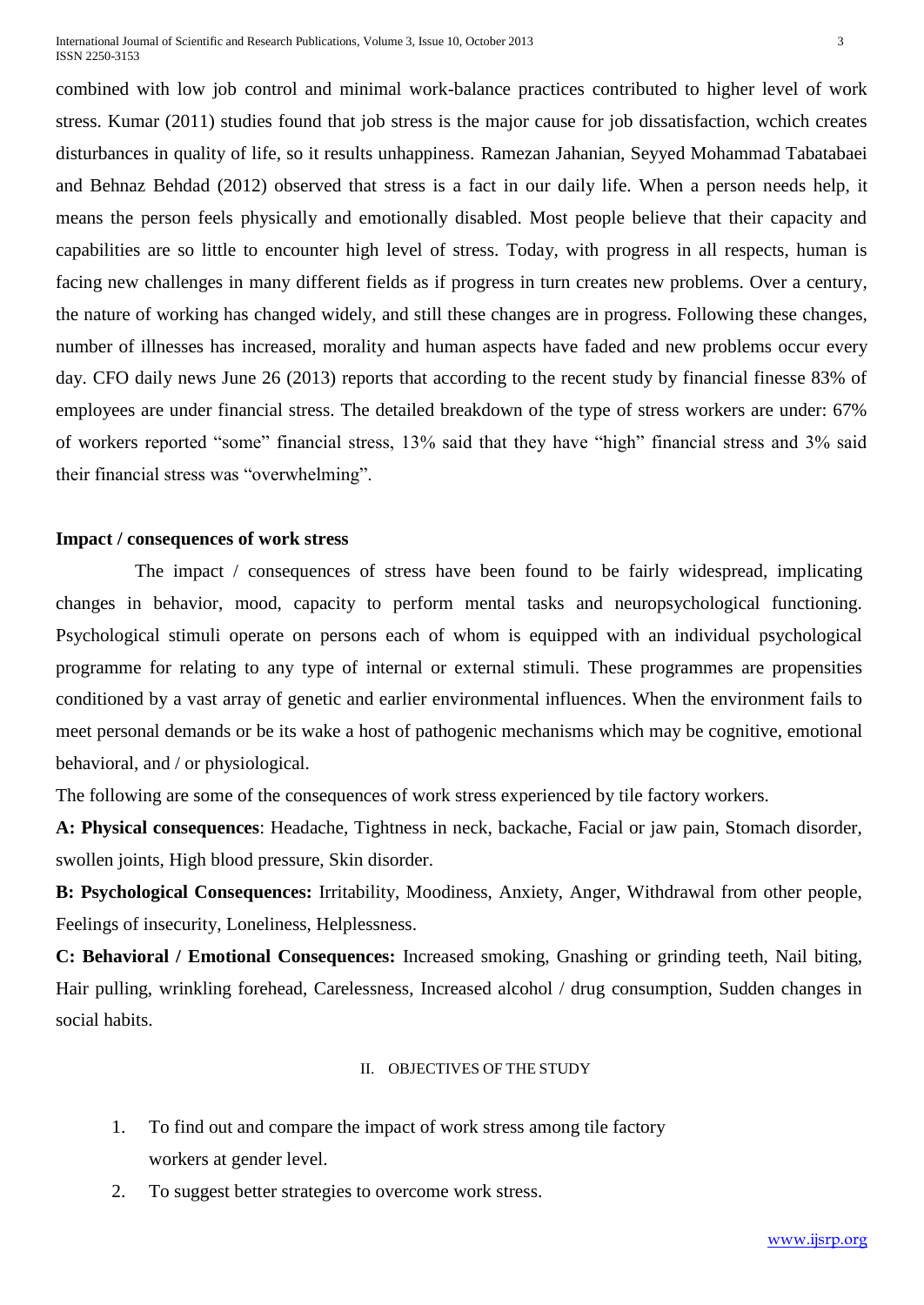#### **RESEARCH METHODOLOY**

Research methodology is a way to systematically solve the research problems. It may be understood as a science of studying how research is done scientifically. It includes the overall research design, the sampling procedure, data collection method and analysis procedure. In this study, Descriptive research was adopted. Descriptive research study includes surveys and fact-findings enquiries of different kinds, which help the researchers to describe the present situation.

# **SAMPLING DESIGN**

Sampling design is to clearly define a set of objects, technically called the universe to be studied. A sampling design is a definite plan for obtaining a sample from the given population.

#### **SAMPLE SIZE & SAMPLING METHOD**

 The sample size consists of 100 respondents, 50 male workers and 50 female workers selected from 5 tile factories in Trichur District. Convenience sampling method under Non-Probability sampling was employed in selecting the sample. In order to ensure greater clarity and validity pre-testing was done with limited number of respondents and necessary modifications were made in the interview schedule. With the objectives in mind the researcher collected first hand information about the universe through pilot study. The pilot study helped the researcher to narrow down the scope of the study and facilitated the selection of samples.

# **DATA COLLECTION METHODS**

The present study covers both primary as well as secondary data.

# **A) PRIMARY DATA**

For the study, both primary as well as secondary information were collected. Interview schedule method was used to collect the primary data. To collect information in deepest level, observation and guidance methods also were employed.

# **B) SECONDARY DATA**

Secondary data were collected from organizations' records, documents,' website', company's annual reports, muster roll, brochure, Journals etc

# **STATISTICAL TOOLS USED FOR ANALYSIS**

Data collected through Research Schedule were presented in a master table. From the master table sub tables were prepared. In order to do analysis and interpretation of the data simple statistical tools like Henry Garrett Ranking method and Mann – Whitney test are used. Analysis was done using PAST 2.17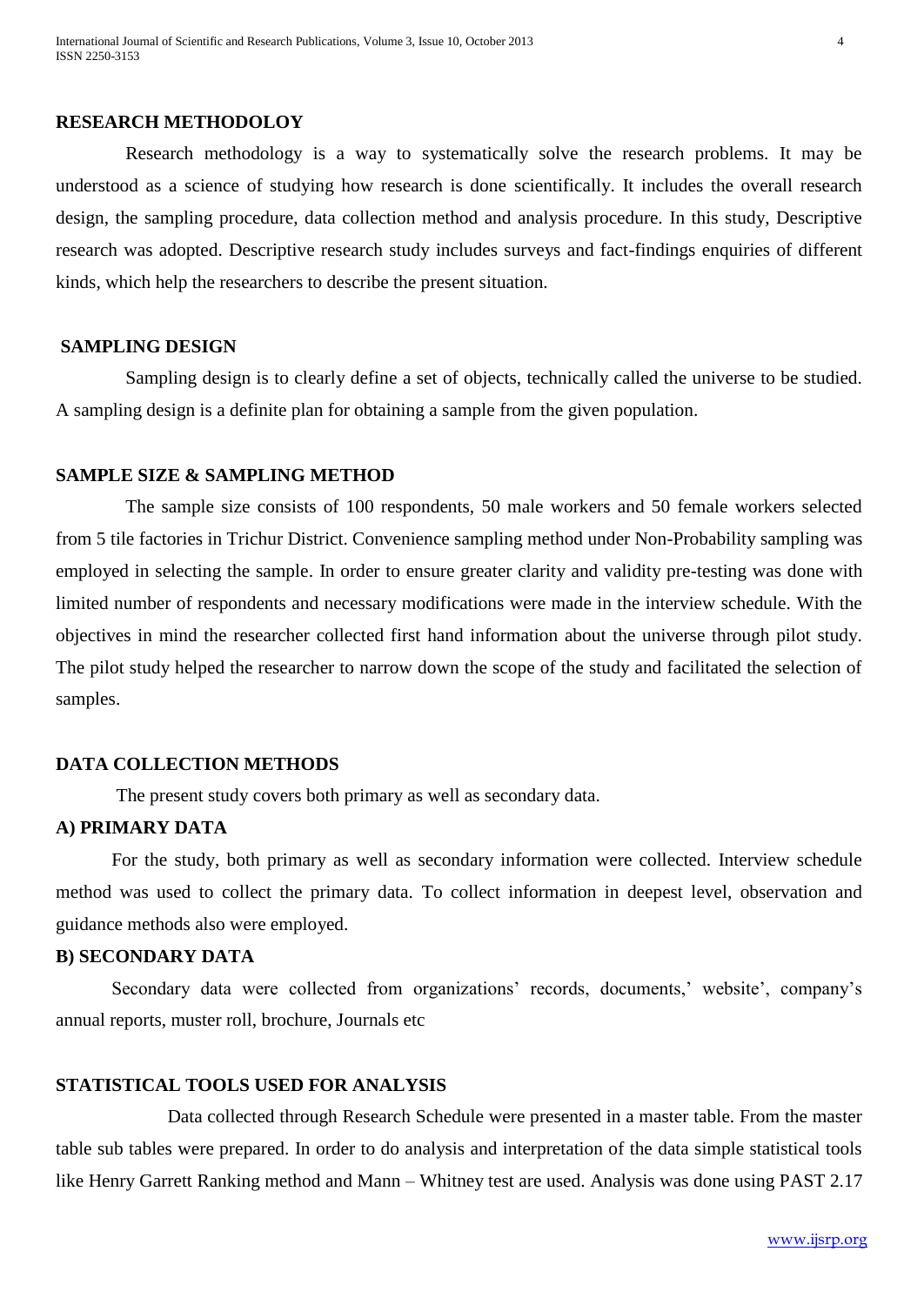International Journal of Scientific and Research Publications, Volume 3, Issue 10, October 2013 5 ISSN 2250-3153

software of University of Oslo. The following formula can be used for calculating the Henry Garrett Ranking Method.

Henry Garrett Ranking Method =  $100(Rij-0.5)$ 

 Nj Where, Rij is Rank given for ith item jth individual

Nj is Number of items ranked by jth individual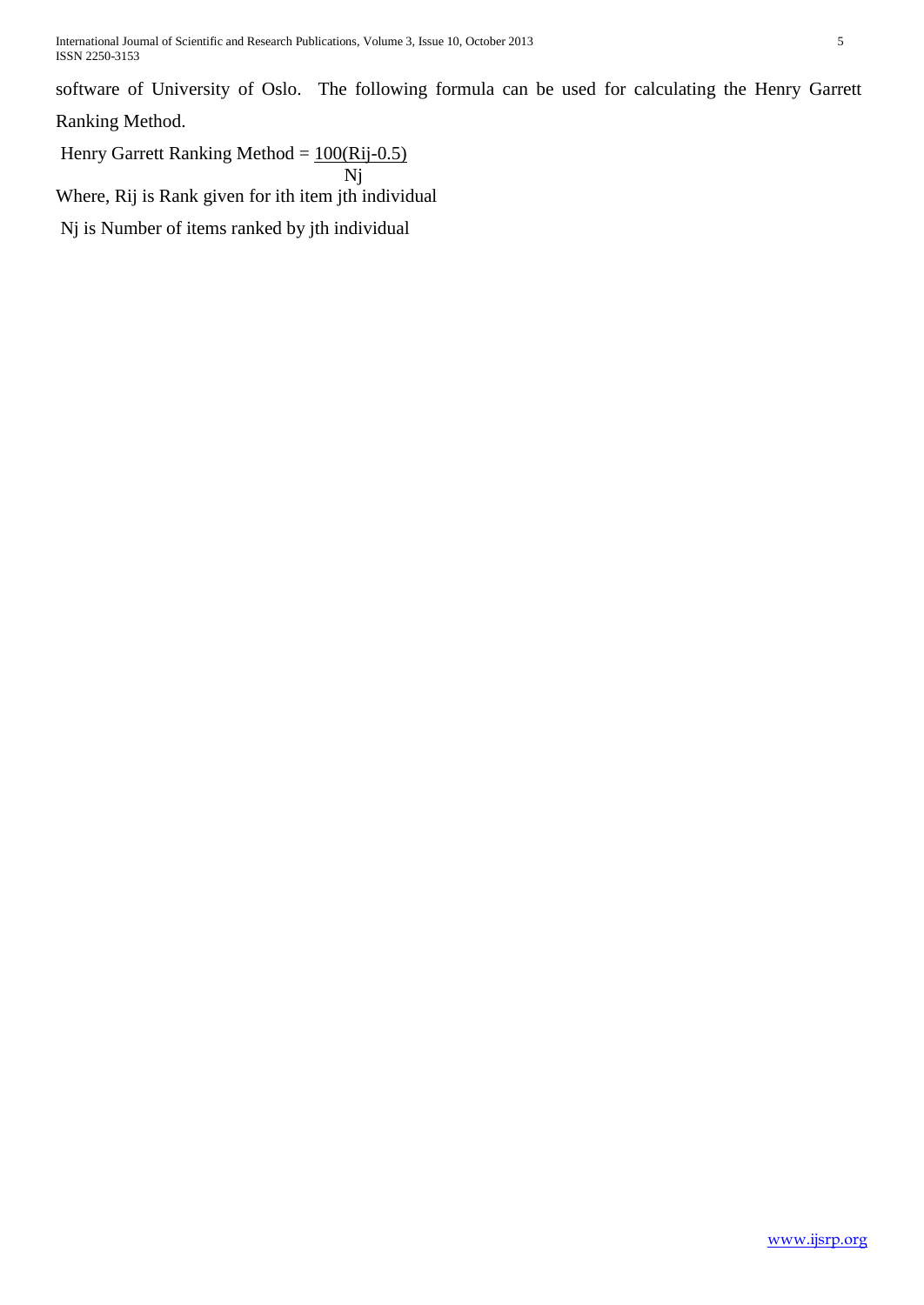|                |                                 | Table 1 : Impact of Work Stress Among Tile Factory workers in Trichur District in Kerala – Sample size -Male – 50 |                |                |                  |                |                |                |                |                |                |                |              |              |              |                |
|----------------|---------------------------------|-------------------------------------------------------------------------------------------------------------------|----------------|----------------|------------------|----------------|----------------|----------------|----------------|----------------|----------------|----------------|--------------|--------------|--------------|----------------|
|                | <b>Ranks</b>                    |                                                                                                                   |                | $\mathbf{I}$   | III              | IV             | V              | VI             | <b>VII</b>     | <b>VIII</b>    | IX             | $\mathbf{X}$   | <b>Total</b> | <b>Total</b> | <b>Mean</b>  | Rank           |
|                | <b>Scale</b>                    |                                                                                                                   | 81             | 70             | 63               | 57             | 52             | 47             | 42             | 36             | 29             | 18             |              | <b>Score</b> | <b>Score</b> |                |
|                | <b>Factors</b>                  |                                                                                                                   |                |                |                  |                |                |                |                |                |                |                |              |              |              |                |
| $\mathbf{1}$   | Difficulty in thinking          |                                                                                                                   | 3              | $\overline{2}$ | 5                | 4              | 3              | 6              | 3              | $\tau$         | 8              | 9              | 50           | 2136         | 42.72        | 10             |
|                | logically                       | fx                                                                                                                | 243            | 140            | $\overline{315}$ | 228            | 156            | 282            | 126            | 252            | 232            | 162            |              |              |              |                |
| $\overline{2}$ | Experience Headache,            | $\mathbf{f}$                                                                                                      | $\tau$         | 5              | $\overline{4}$   | 6              | $\overline{7}$ | 3              | 8              | 3              | $\overline{4}$ | 3              | 50           | 2630         | 52.6         |                |
|                | <b>Increased Blood pressure</b> | fx                                                                                                                | 567            | 350            | 252              | 342            | 364            | 141            | 336            | 108            | 116            | 54             |              |              |              |                |
| 3              | Increased                       | $\mathbf{f}$                                                                                                      | 4              | 6              | $\overline{2}$   | 3              | 5              | 3              | $\overline{7}$ | 5              | 8              | $\tau$         | 50           | 2274         | 45.48        | 9              |
|                | Absenteeism                     | fx                                                                                                                | 324            | 420            | 126              | 171            | 260            | 141            | 294            | 180            | 232            | 126            |              |              |              |                |
| $\overline{4}$ | Unable to relax.                | $\mathbf f$                                                                                                       | 8              | 4              | 5                | $\overline{7}$ | $\overline{2}$ | 6              | 5              | 3              | 6              | 4              | 50           | 2592         | 51.84        | 3              |
|                | sleep and concentrate           | fx                                                                                                                | 648            | 280            | $\overline{315}$ | 399            | 104            | 282            | 210            | 108            | 174            | 72             |              |              |              |                |
| 5              | Increasingly                    | $\mathbf{f}$                                                                                                      | 9              | $\overline{4}$ | 6                | 3              | $\overline{4}$ | $\overline{2}$ | 8              | 7              | $\overline{2}$ | 5              | 50           | 2596         | 51.92        | $\overline{2}$ |
|                | distressed and irritable        | fx                                                                                                                | 729            | 280            | 378              | 171            | 208            | 94             | 336            | 252            | 58             | 90             |              |              |              |                |
| 6              | Experience low back pain,       | f                                                                                                                 | 5              | 8              | 3                | 5              | $\overline{4}$ | 7              | $\overline{4}$ | 6              | 3              | 5              | 50           | 2537         | 50.74        | 5              |
|                | Joint & neck pain               | fx                                                                                                                | 405            | 560            | 189              | 285            | 208            | 329            | 168            | 216            | 87             | 90             |              |              |              |                |
| $\overline{7}$ | Moodiness / withdrawal          | $\mathbf{f}$                                                                                                      | $\overline{2}$ | 5              | $\overline{7}$   | 6              | 8              | 4              | 3              | $\overline{7}$ | $\overline{2}$ | 6              | 50           | 2443         | 48.86        | 8              |
|                | from other people               | fx                                                                                                                | 162            | 350            | 441              | 342            | 416            | 188            | 126            | 252            | 58             | 108            |              |              |              |                |
| $\overline{8}$ | Feel tired, depressed and       | $\mathbf{f}$                                                                                                      | 3              | 6              | $\overline{4}$   | 8              | $\overline{7}$ | 6              | 5              | $\overline{4}$ | 5              | $\overline{2}$ | 50           | 2552         | 51.04        | 4              |
|                | anxious                         | fx                                                                                                                | 243            | 420            | 252              | 456            | 364            | 282            | 210            | 144            | 145            | 36             |              |              |              |                |
| 9              | Decreased commitment to         | $\mathbf{f}$                                                                                                      | 5 <sup>5</sup> | $\overline{3}$ | 8                | 4              | 5              | 6              | 4              | 3              | 8              | $\overline{4}$ | 50           | 2469         | 49.38        |                |
|                | Work                            | $f_{X}$                                                                                                           | 405            | 210            | 504              | 228            | 260            | 282            | 168            | 108            | 232            | 72             |              |              |              |                |
| 10             | Increased smoking /             | $\mathbf f$                                                                                                       | $\overline{4}$ | $\tau$         | 6                | $\overline{4}$ | 5              | $\overline{7}$ | 3              | 5              | $\Delta$       | 5              | 50           | 2521         | 50.42        | 6              |
|                | Alcohol consumption             | fx                                                                                                                | 324            | 490            | 378              | 228            | 260            | 329            | 126            | 180            | 116            | 90             |              |              |              |                |
|                | Total                           | $\Sigma f$                                                                                                        | 50             | 50             | 50               | 50             | 50             | 50             | 50             | 50             | 50             | 50             |              |              |              |                |

Note:  $x = S$ cale value,  $f =$  number of respondents,  $fx =$  score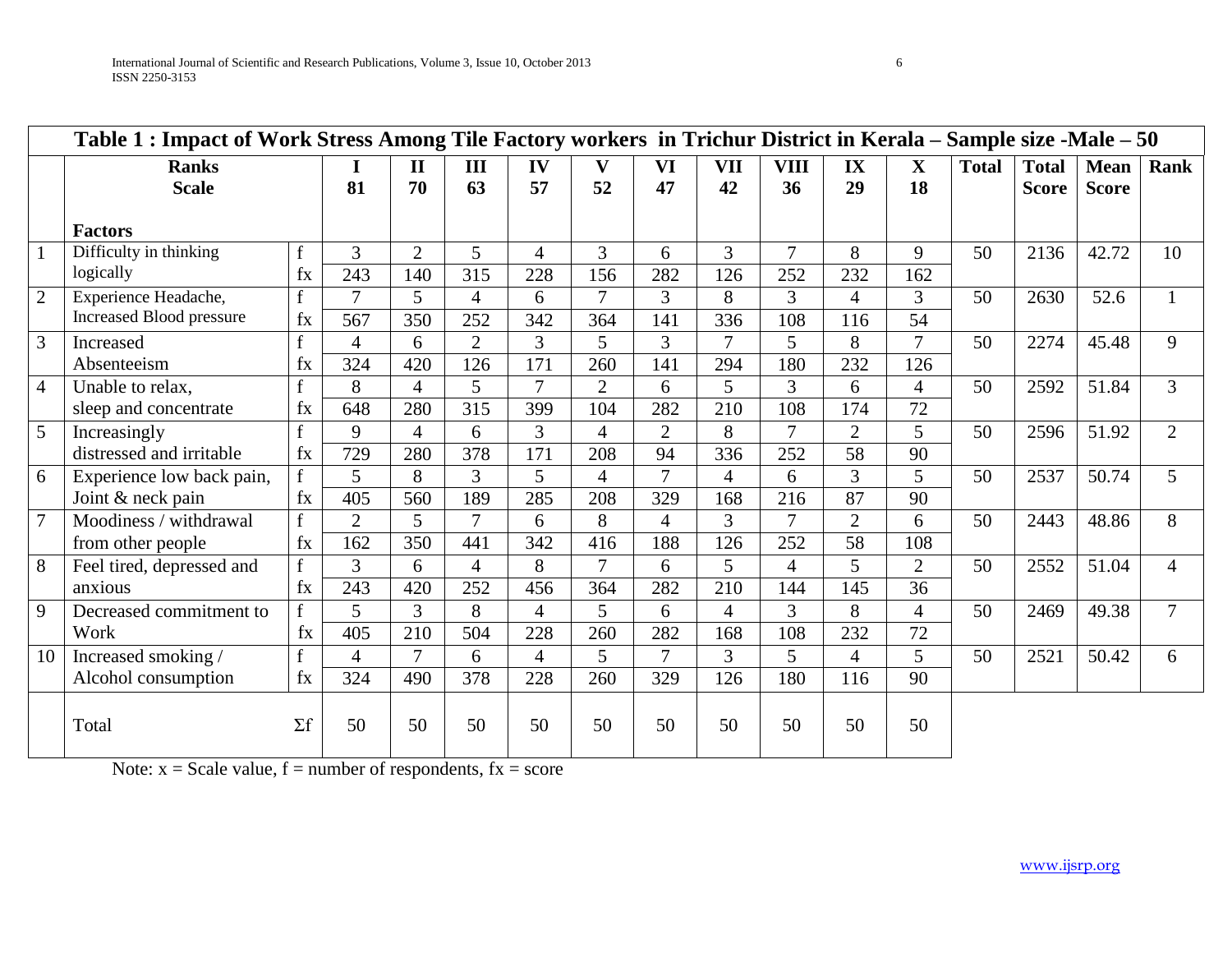|                |                           | Table 2 : Impact of Work Stress Among Tile Factory workers in Trichur District in Kerala – Sample size -Female – 50 |                |                |                |                |                |                |                |                |                |                |              |              |              |                |
|----------------|---------------------------|---------------------------------------------------------------------------------------------------------------------|----------------|----------------|----------------|----------------|----------------|----------------|----------------|----------------|----------------|----------------|--------------|--------------|--------------|----------------|
|                | <b>Ranks</b>              |                                                                                                                     |                | $\mathbf H$    | III            | IV             | $\mathbf{V}$   | VI             | <b>VII</b>     | VIII           | IX             | $\mathbf{X}$   | <b>Total</b> | <b>Total</b> | <b>Mean</b>  | <b>Rank</b>    |
|                | <b>Scale</b>              |                                                                                                                     | 81             | 70             | 63             | 57             | 52             | 47             | 42             | 36             | 29             | 18             |              | <b>Score</b> | <b>Score</b> |                |
|                |                           |                                                                                                                     |                |                |                |                |                |                |                |                |                |                |              |              |              |                |
|                | <b>Factors</b>            |                                                                                                                     |                |                |                |                |                |                |                |                |                |                |              |              |              |                |
|                | Difficulty in thinking    | f                                                                                                                   | 3              | 6              | $\overline{4}$ | 6              | $\overline{7}$ | 5              | $\overline{2}$ | 4              | 8              | $\mathfrak{H}$ | 50           | 2381         | 47.62        | 8              |
|                | logically                 | $f_{X}$                                                                                                             | 243            | 420            | 252            | 342            | 364            | 210            | 84             | 144            | 232            | 90             |              |              |              |                |
| $\overline{2}$ | Experience Headache,      | f                                                                                                                   | 11             | $\overline{4}$ | 6              | 5              | 3              | $\overline{7}$ | 4              | 3              | 5              | $\overline{2}$ | 50           | 2776         | 55.52        |                |
|                | Increased Blood pressure  | fx                                                                                                                  | 891            | 280            | 378            | 285            | 156            | 329            | 168            | 108            | 145            | 36             |              |              |              |                |
| 3              | Increased                 | $\mathbf f$                                                                                                         |                | 3              | 8              | 6              | $\overline{4}$ | $\overline{2}$ | $\overline{7}$ | 9              | $\overline{4}$ | 6              | 50           | 2281         | 45.62        | 9              |
|                | Absenteeism               | fx                                                                                                                  | 81             | 210            | 504            | 342            | 208            | 94             | 294            | 324            | 116            | 108            |              |              |              |                |
| $\overline{4}$ | Unable to relax.          | $\mathbf{f}$                                                                                                        | $\overline{4}$ | 5              | 6              | $\overline{4}$ | 5              | 9              | 4              | 3              | 6              | $\overline{4}$ | 50           | 2635         | 52.7         |                |
|                | sleep and concentrate     | fx                                                                                                                  | 324            | 350            | 378            | 342            | 260            | 423            | 168            | 108            | 174            | 108            |              |              |              |                |
| 5              | Increasingly              | f                                                                                                                   | 10             | 6              | 3              | 5              | $\overline{2}$ | 6              | 5              | 4              | 6              | 3              | 50           | 2672         | 53.44        | $\overline{3}$ |
|                | distressed and irritable  | $f_{X}$                                                                                                             | 810            | 420            | 189            | 285            | 104            | 282            | 210            | 144            | 174            | 54             |              |              |              |                |
| 6              | Experience low back pain, | f                                                                                                                   | 8              | 6              | 5              | 4              | 3              | 5              | 4              | $\overline{7}$ | 5              | 3              | 50           | 2710         | 54.2         | $\overline{2}$ |
|                | Joint & neck pain         | $f_{X}$                                                                                                             | 648            | 420            | 315            | 342            | 156            | 210            | 168            | 252            | 145            | 54             |              |              |              |                |
|                | Moodiness / withdrawal    | f                                                                                                                   | $\overline{3}$ | 5              | $\overline{4}$ | 6              | $\overline{7}$ | 4              | 8              | 3              | $\overline{2}$ | 8              | 50           | 2385         | 47.7         | 7              |
|                | from other people         | fx                                                                                                                  | 243            | 350            | 252            | 342            | 364            | 188            | 336            | 108            | 58             | 144            |              |              |              |                |
| 8              | Feel tired, depressed and | $\mathbf{f}$                                                                                                        | $\tau$         | 3              | 5              | $\overline{7}$ | 3              | $\overline{7}$ | $\overline{2}$ | 8              | 3              | 5              | 50           | 2525         | 50.5         | 5              |
|                | anxious                   | fx                                                                                                                  | 567            | 210            | 315            | 399            | 156            | 329            | 84             | 288            | 87             | 90             |              |              |              |                |
| 9              | Decreased commitment to   | $\mathbf{f}$                                                                                                        | $\overline{2}$ | $\tau$         | 6              | 3              | 9              | 3              | 6              | 5              | $\overline{4}$ | 5              | 50           | 2448         | 48.96        | 6              |
|                | Work                      | fx                                                                                                                  | 162            | 490            | 378            | 171            | 468            | 141            | 252            | 180            | 116            | 90             |              |              |              |                |
| 10             | Increased smoking /       | f                                                                                                                   |                | 5              | 3              | $\overline{4}$ | $\overline{7}$ | $\overline{2}$ | 8              | $\overline{4}$ | $\overline{7}$ | 9              | 50           | 2265         | 45.3         | 10             |
|                | Alcohol consumption       | fx                                                                                                                  | 81             | 350            | 189            | 342            | 364            | 94             | 336            | 144            | 203            | 162            |              |              |              |                |
|                |                           |                                                                                                                     |                |                |                |                |                |                |                |                |                |                |              |              |              |                |
|                | Total                     | $\Sigma f$                                                                                                          | 50             | 50             | 50             | 50             | 50             | 50             | 50             | 50             | 50             | 50             |              |              |              |                |

Note:  $x = Scale value$ ,  $f = number of respondents$ ,  $fx = score$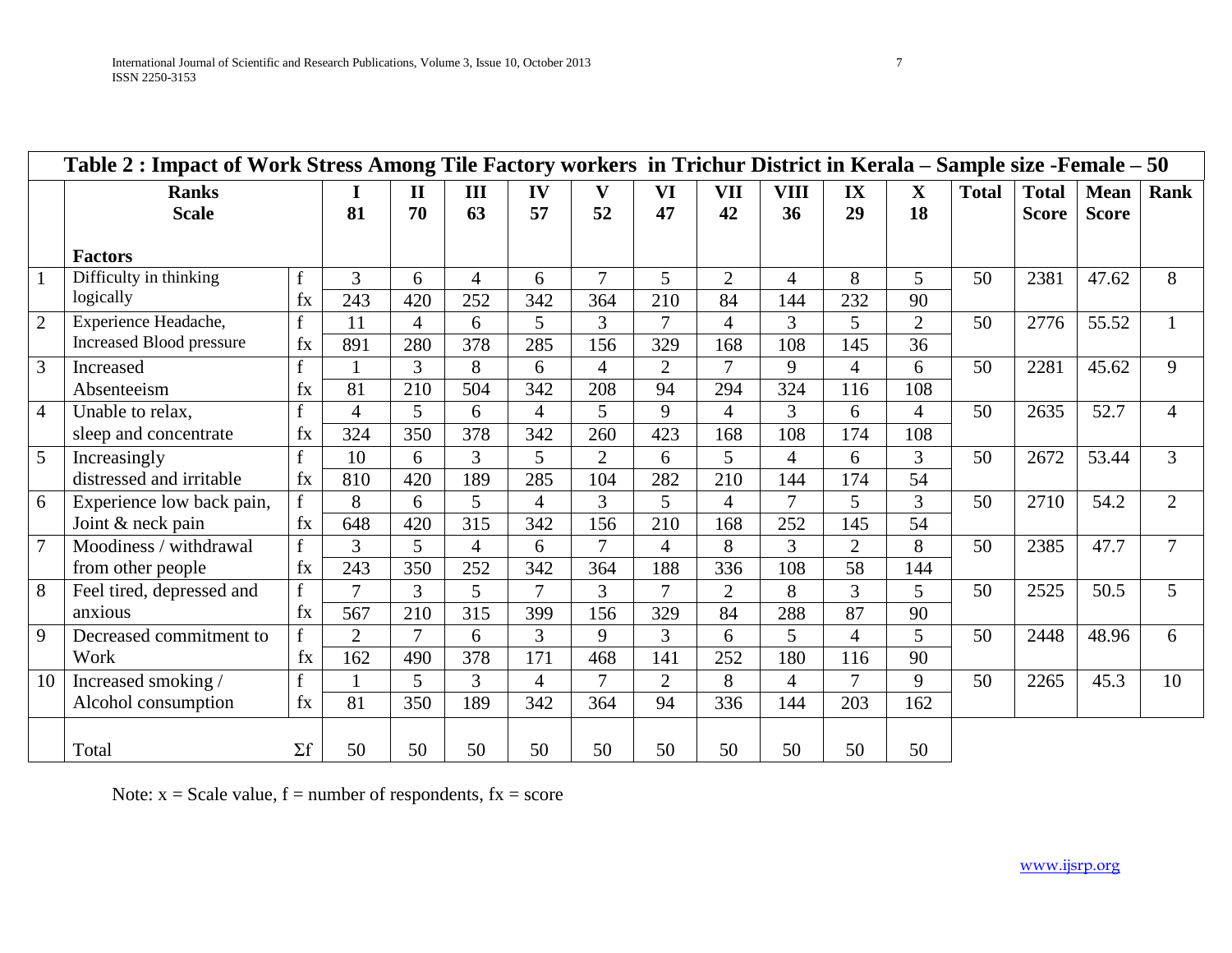|                 |                     | <b>MANN WHITNEY U TEST</b> |
|-----------------|---------------------|----------------------------|
| <b>Factor</b>   | <b>Ranking Male</b> | <b>Ranking Female</b>      |
| $\mathbf{1}$    | 10                  | 8                          |
| $\overline{2}$  | 1                   | 1                          |
| 3               | 9                   | 9                          |
| $\overline{4}$  | 3                   | $\overline{4}$             |
| 5               | $\overline{2}$      | 3                          |
| 6               | 5                   | $\overline{2}$             |
| 7               | 8                   | 7                          |
| 8               | $\overline{4}$      | 5                          |
| 9               | 7                   | 6                          |
| 10              | 6                   | 10                         |
| Males: $N = 10$ |                     | Females: $N = 10$          |
|                 | Mean Rank $= 5.25$  | Mean Rank $= 5.25$         |

# **HENRY GARETT RANKING METHOD**

| SI.<br>No.     | <b>Factors</b>                                   |                              | <b>MALE</b>                 |                | <b>FEMALE</b>                |                             |                 |  |
|----------------|--------------------------------------------------|------------------------------|-----------------------------|----------------|------------------------------|-----------------------------|-----------------|--|
|                |                                                  | <b>Total</b><br><b>Score</b> | <b>Mean</b><br><b>Score</b> | Rank           | <b>Total</b><br><b>Score</b> | <b>Mean</b><br><b>Score</b> | <b>Rank</b>     |  |
| $\mathbf{1}$   | Difficulty in thinking<br>logically              | 2136                         | 42.72                       | 10             | 2381                         | 47.62                       | 8               |  |
| $\overline{2}$ | Experience Headache,<br>Increased Blood pressure | 2630                         | 52.6                        | $\mathbf{1}$   | 2776                         | 55.52                       | $\mathbf{1}$    |  |
| $\overline{3}$ | Increased<br>Absenteeism                         | 2274                         | 45.48                       | 9              | 2281                         | 45.62                       | 9               |  |
| $\overline{4}$ | Unable to relax,<br>sleep and concentrate        | 2592                         | 51.84                       | 3              | 2635                         | 52.7                        | $\overline{4}$  |  |
| 5 <sup>5</sup> | Increasingly<br>distressed and irritable         | 2596                         | 51.92                       | $\overline{2}$ | 2672                         | 53.44                       | $\overline{3}$  |  |
| 6              | Experience low back<br>pain, Joint & neck pain   | 2537                         | 50.74                       | 5              | 2710                         | 54.2                        | $\overline{2}$  |  |
| $\overline{7}$ | Moodiness / withdrawal<br>from other people      | 2443                         | 48.86                       | 8              | 2385                         | 47.7                        | $\overline{7}$  |  |
| 8              | Feel tired, depressed and<br>anxious             | 2552                         | 51.04                       | $\overline{4}$ | 2525                         | 50.5                        | 5               |  |
| 9              | Decreased commitment to<br>Work                  | 2469                         | 49.38                       | $\overline{7}$ | 2448                         | 48.96                       | 6               |  |
| 10             | Increased smoking /<br>Alcohol consumption       | 2521                         | 50.42                       | 6              | 2265                         | 45.3                        | 10www.ijsrp.org |  |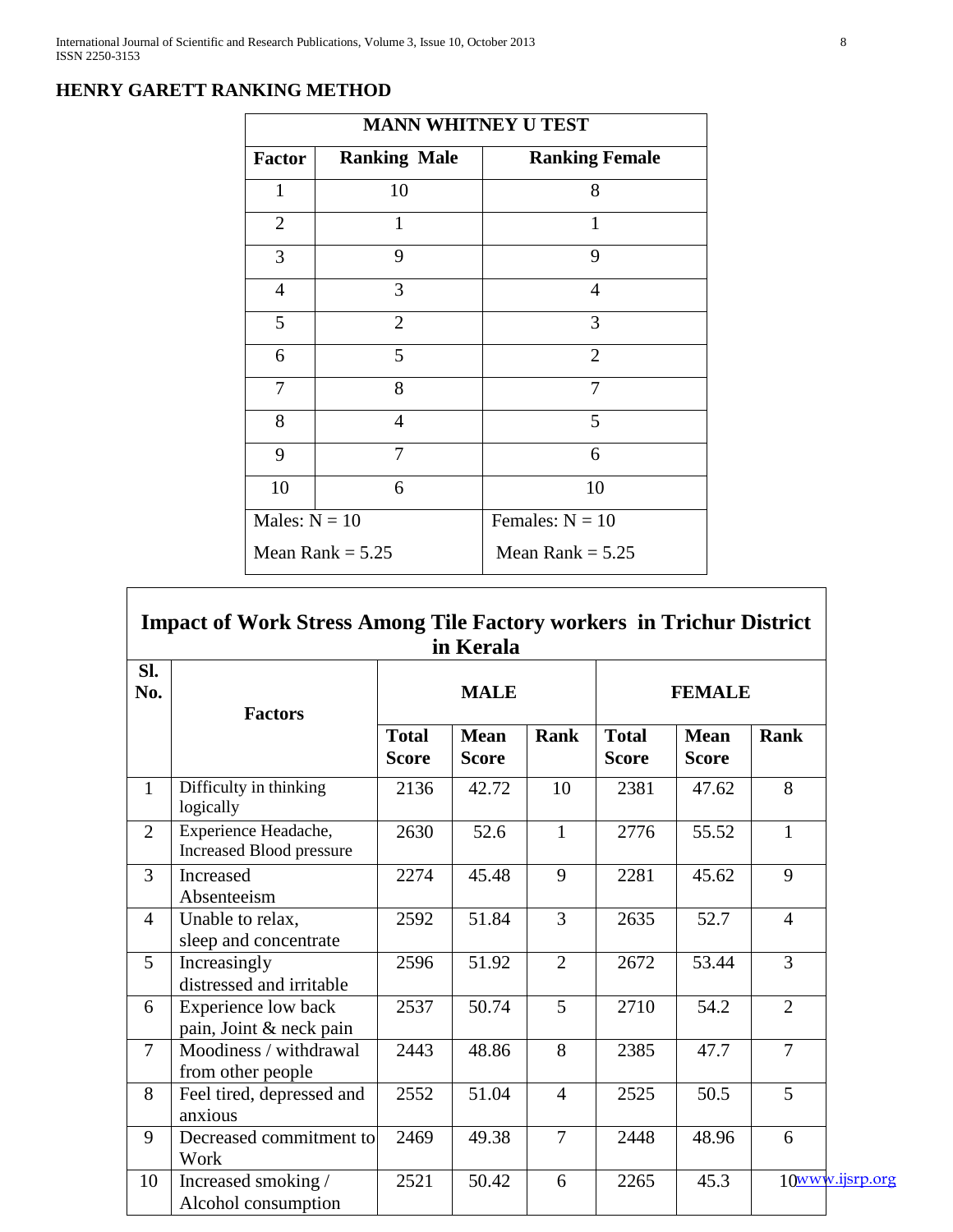**H0: There is no significant difference between the rankings of male and females tile factory workers for the impact of work stress.**

**H1: There is significant difference between the rankings of male and female tile factory workers for the impact of work stress.** 

U= 50 and p value at 5% level of significance was found to be 0.9697

As p value is greater than 0.05 at 5% level of significance, we accept the H0.

# **FINDINGS OF THE STUDY**

A descriptive study was conducted to assess the impact of work stress among tile factory workers in Trichur district in Kerala. Out of the 100 samples 50 male workers and 50 female workers were selected from 5 tile factories in Trichur district. In the pilot study, factors like

difficulty in thinking logically, experience headache, increased blood pressure, increased absenteeism, unable to relax, sleep and concentrate, increasingly distressed and irritable, experience low back pain, joint and neck pain, moodiness / withdrawal from other people, feel tired, depressed and anxious, decreased commitment to work, increased smoking / alcohol consumption etc. have been given in the Interview schedule.

On the basis of the outcome of the pilot study, only factors like difficulty in thinking logically, experience headache, increased blood pressure, increased absenteeism, unable to relax, sleep and concentrate, become increasingly distressed and irritable, experience low back pain, joint and neck pain, moodiness / withdrawal from other people, feel tired, depressed and anxious, decreased commitment to work, increased smoking / alcohol consumption have been used in the final Interview schedule. Male and female respondents were instructed to indicate the importance of the impact of work stress factor by giving rank 1 to the most important factor, rank 2 the second important factor and so on. Based on the ranks assigned by the order of importance is identified. To find the most significant factor Henry Garrett Ranking Technique is employed. It is calculated as percentage score and the scale value is obtained by employing the scale conversion Table given by Henry Garrett.

The Percentage Score is calculated as Percentage Score =  $100(Ri-0.5)$ 

$$
\frac{1}{Nj}
$$

Where, Rij is Rank given for ith item jth individual Nj is Number of items ranked by jth individual

The percentage score for each rank from 1 to 10 are calculated. The percentage score thus obtained for all the ten ranks are converted into scale values using Scale Conversion Table given by Henry Garrett. The scale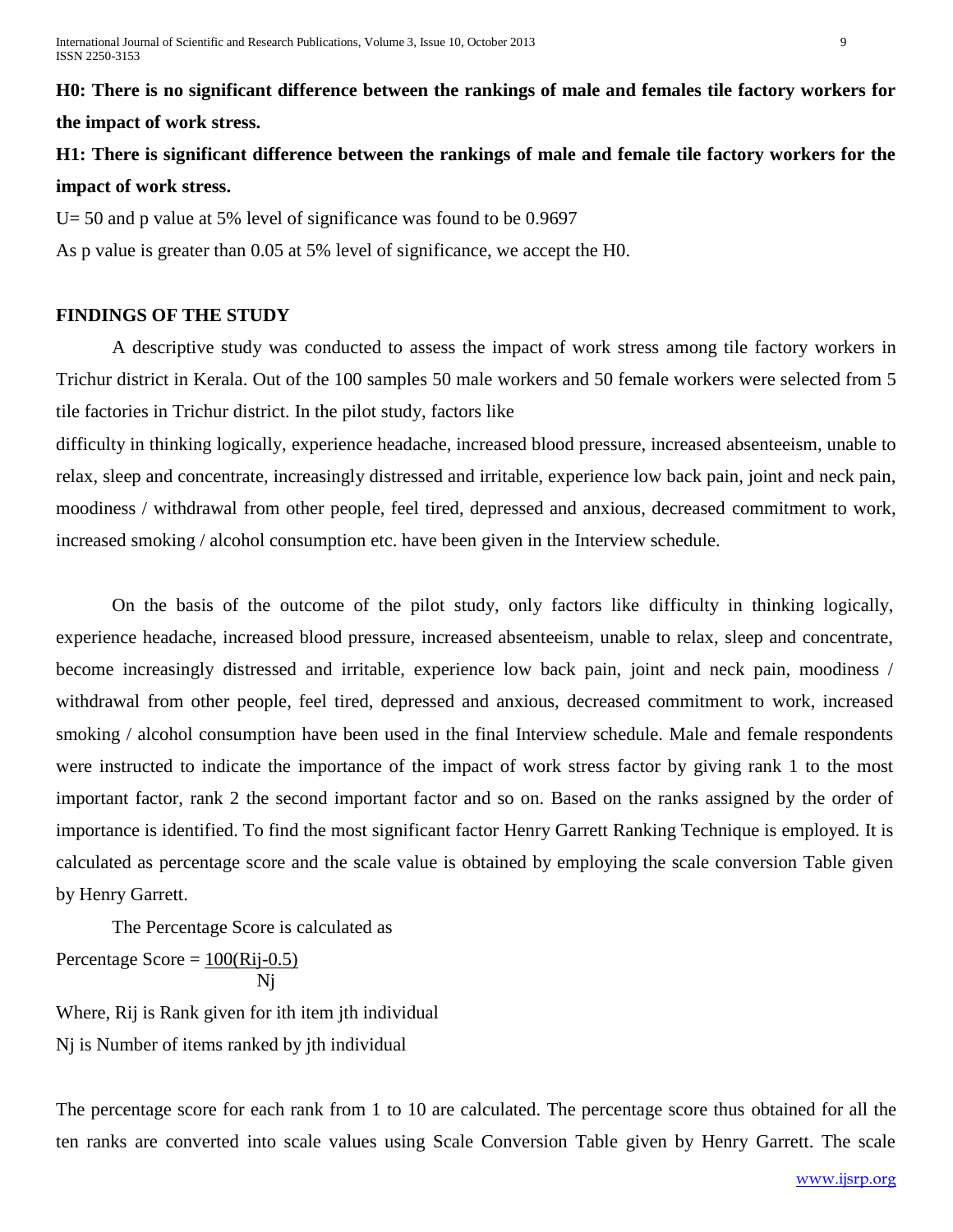values for first rank to tenth rank is  $81, 70, 63, 57, 52, 47, 42, 36, 29$  and 18 respectively. The score value  $(fx)$  is calculated for each factor by multiplying the number of respondents (f) with respective scale values (x). The total scores are found by adding the score values (fx) of each rank for every factor. The mean score is then calculated to know the order of preference given by the respondents for the factors. Based on the mean score, the overall ranks are assigned for each. The ranking analysis of the factors impact of work stress among workers in tile factories in Trichur district in Kerala Henry Garrett's ranking shown in Table 1 & 2.

**Table 1 (Male workers):** It is clear that male workers have given more importance to the factor that Experience headache, increased blood pressure (52.6) followed by become increasingly distressed and irritable (51.92), unable to relax, sleep and concentrate (51.84), feel tired, depressed and anxious (51.04), experience low back pain, joint and neck pain (50.74), increased smoking / alcohol consumption (50.42), decreased commitment to work (49.38), moodiness / withdrawal from other people (48.86), increased absenteeism (45.48),

difficulty in thinking logically (42.72).

**Table 2 (Female workers):** It is clear that female workers have given more importance to the factor experience headache, increased blood pressure (55.52), experience low back pain, joint and neck pain (54.2), become increasingly distressed and irritable (53.44), unable to relax, sleep and concentrate (52.7), feel tired, depressed and anxious (50.5), decreased commitment to work (48.96), moodiness / withdrawal from other people (47.7), difficulty in thinking logically (47.62), increased absenteeism (45.62), increased smoking / alcohol consumption (45.3).

Ranking Male and female Mann – Whitney Test (Past 2.17 – (University olso) used. Male - N = 10, Mean Rank = 5.25,  $u = 50$ ,  $p = 0.9697$  and Female N = 10 Mean Rank = 5.25 Accept Null hypothesis. As per the 'p' value  $> 0.05$  at 5 % level of significance Null hypothesis is accepted.

#### **SUGGESTIONS**

The present study is an endeavor to understand the impact and consequences of work stress among tile factory workers in Trichur District in Kerala. A few coping strategies at individual and organizational level are suggested to manage stress in day to day life and to resolve the state of stress by making use of stress management strategies, consciously at appropriate time.

#### **Measures to be taken by the workers to prevent stress.**

 $\triangleright$  Start your day early so that you have fewer people to distract you from your task and you may find that you are productive and less tense.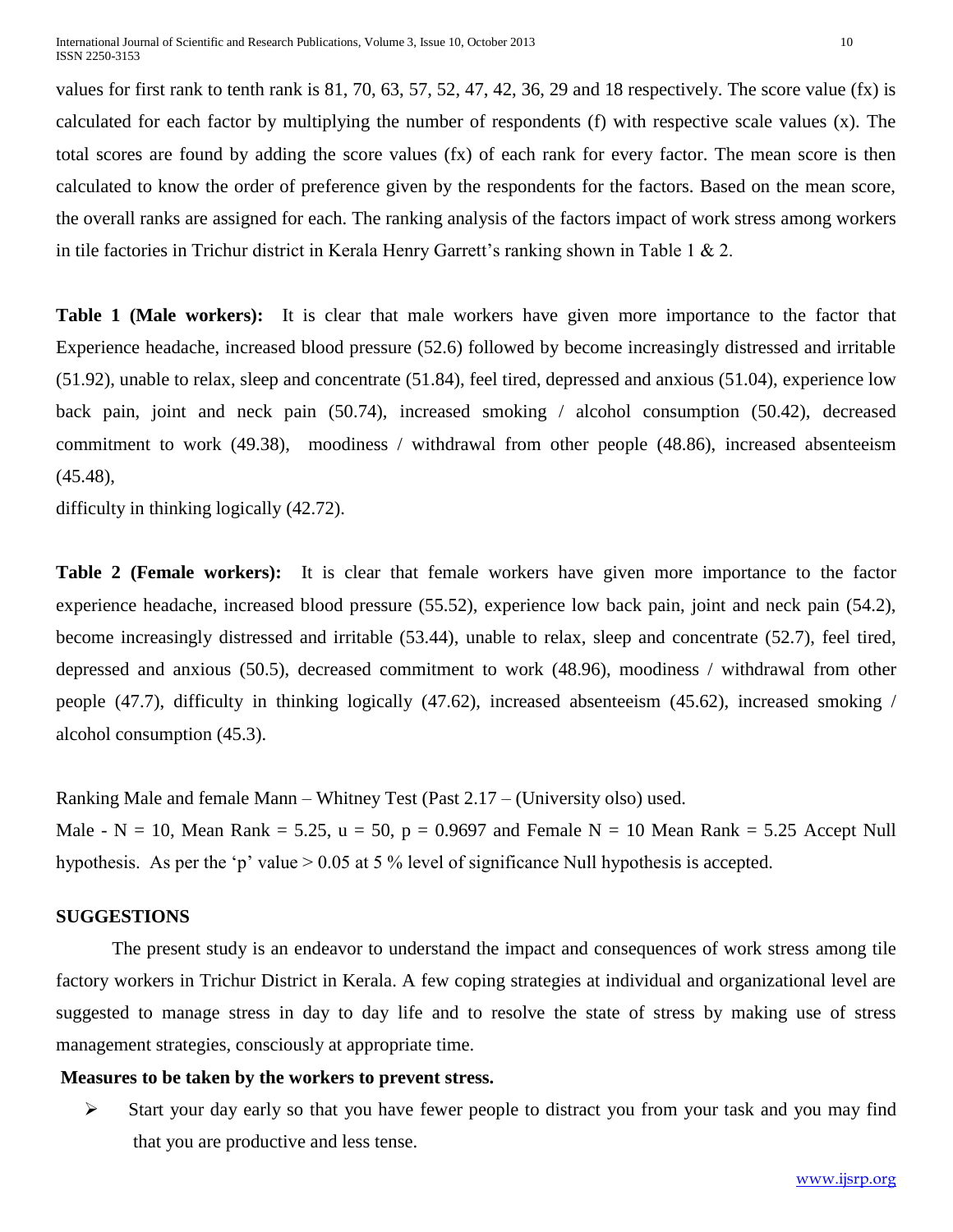- $\triangleright$  Be positive and avoid gossip and complaints. Voicing occasional grievances and annoyances can cause a negative stressful attitude in the workplace.
- $\triangleright$  Share problems and concerns with friends and people one can trust.
- $\triangleright$  During the work break try to do the opposite of whatever one do at work. For example if one stands all day sit for a bit.
- $\triangleright$  Share responsibilities with others and co-workers.
- $\blacktriangleright$  Leave your work at the workplace.
- Exercise regularly. According to health professionals one should get at least 30 minutes of cardiovascular exercises per day in order to maintain a healthy heart and lungs.
- $\triangleright$  Eat a balanced diet to keep you active and healthy.
- $\triangleright$  Keep hydrating Make it habit to drink about two liters of water per day.
- $\triangleright$  Focus on sleeping well to keep the days from irritable side effects.
- $\triangleright$  Learn about the relaxation methods available to ease daily tensions.

# **Measures to be taken by the management to prevent stress**

- Address noise in the workplace. Background noise can impair and employee's ability to concentrate, resulting reduced performance and can also cause tension, headaches and increased irritability.
- $\triangleright$  Check for adequate lighting. Poor lighting can cause eye strain and increase fatigue.
- $\triangleright$  Improve the air quality of the workplace. Poor air quality can damage the ability to concentrate. Lack of ventilation can deplete the amount of oxygen in the air leading to headaches, tiredness and reduced concentration.
- $\triangleright$  Design the workspace more comfortably so as to improve the health and productivity of the worker.
- $\triangleright$  Allow the employees to have a say in job related decisions and actions.
- $\triangleright$  Ensure that workers have job securities and opportunities for career development.
- $\triangleright$  Define work role very clearly in order to avoid role conflict
- $\triangleright$  Provide organizational support / social support.
- $\triangleright$  Adapt working conditions to workers' differing physical and mental aptitudes.
- $\triangleright$  Design technology, work organization and job content in such a way that the employee is not exposed to physical or mental strain that may lead to illness and accidents.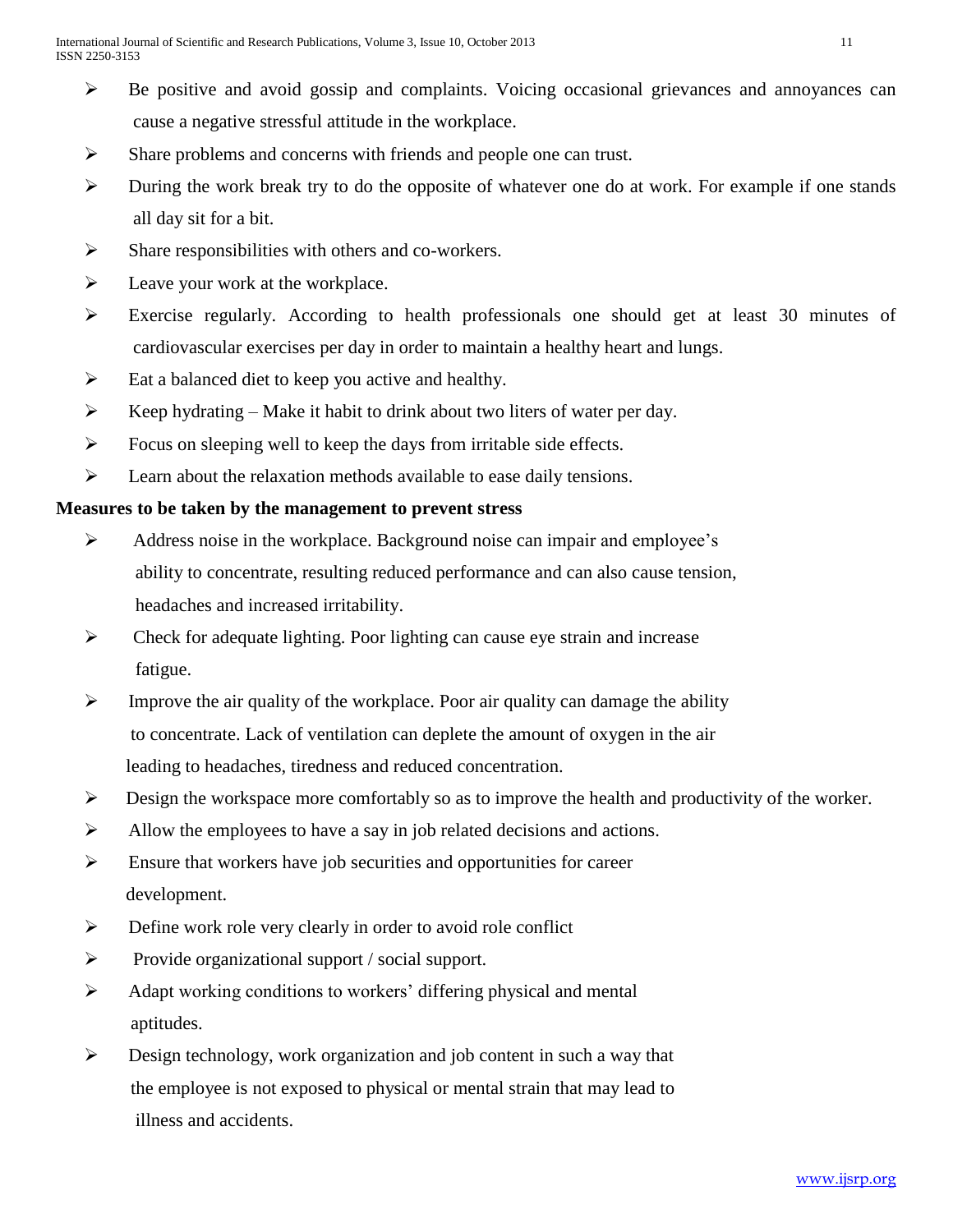International Journal of Scientific and Research Publications, Volume 3, Issue 10, October 2013 12 ISSN 2250-3153

 $\triangleright$  Introduce employee assistance programmes: ways of providing counseling services etc. to overcome the stress being faced by the employee.

#### III. CONCLUSION

Work stress is a real challenge for workers and their employing organization. For the employers not only it is import to monitor the workplace, identity and deal with stress problems but to promote healthy work and reduce harmful aspects of work. A good employer designs and manages work in a way that avoids common risk factors and prevent as much as possible foreseeable problems. Employers, managers and trade union representatives must therefore become aware of the culture of the organization and explore it in relation to the management of work stress.

"Rest is not idleness, and to "Take rest; lie on the grass under tress a field that has on a summer's day, listening to rested gives a the murmer of water, bountiful crop". or watching the clouds float - Ovid. across the sky, is by no means a waste of time".

- J. Lubbock.

#### **REFERENCES**

- [1] Bhattacharya, S. and Guha N. (2006) Stress and coping: A study on lady criminal lawyers of Kolkatta city. I.P.R. special Issue,  $67: pp.227 - 234$
- [2] Chiang, F. F. T., Birtch, T.A., & Kwan, H. K. (2010). The moderating roles of job control and work-life balance practices on employee stress in the hotel and catering industry, International Journal of Hospitality Management, 29, pp.25-32.
- [3] CFO daily news 26 June (2013), Jared Bilsky, www.google.com
- [4] Johnson, S., Cartwright, S., Ian, D , Taylor, P., Millet, C., (2005), ' The experience of work-related stress across occupations', Journal of Managerial Psychology', 20 (2), pp. 178-187
- [5] Judith Lynn Fisher-Blando, 2008. Workplace Bullying Aggressive Behavior And Its Effect Ob Job Satisfaction and Productivity. A Dissertation Presented in Partial Fulfillment of the Requirements for the Degree Doctor of Management in organizational leadership.